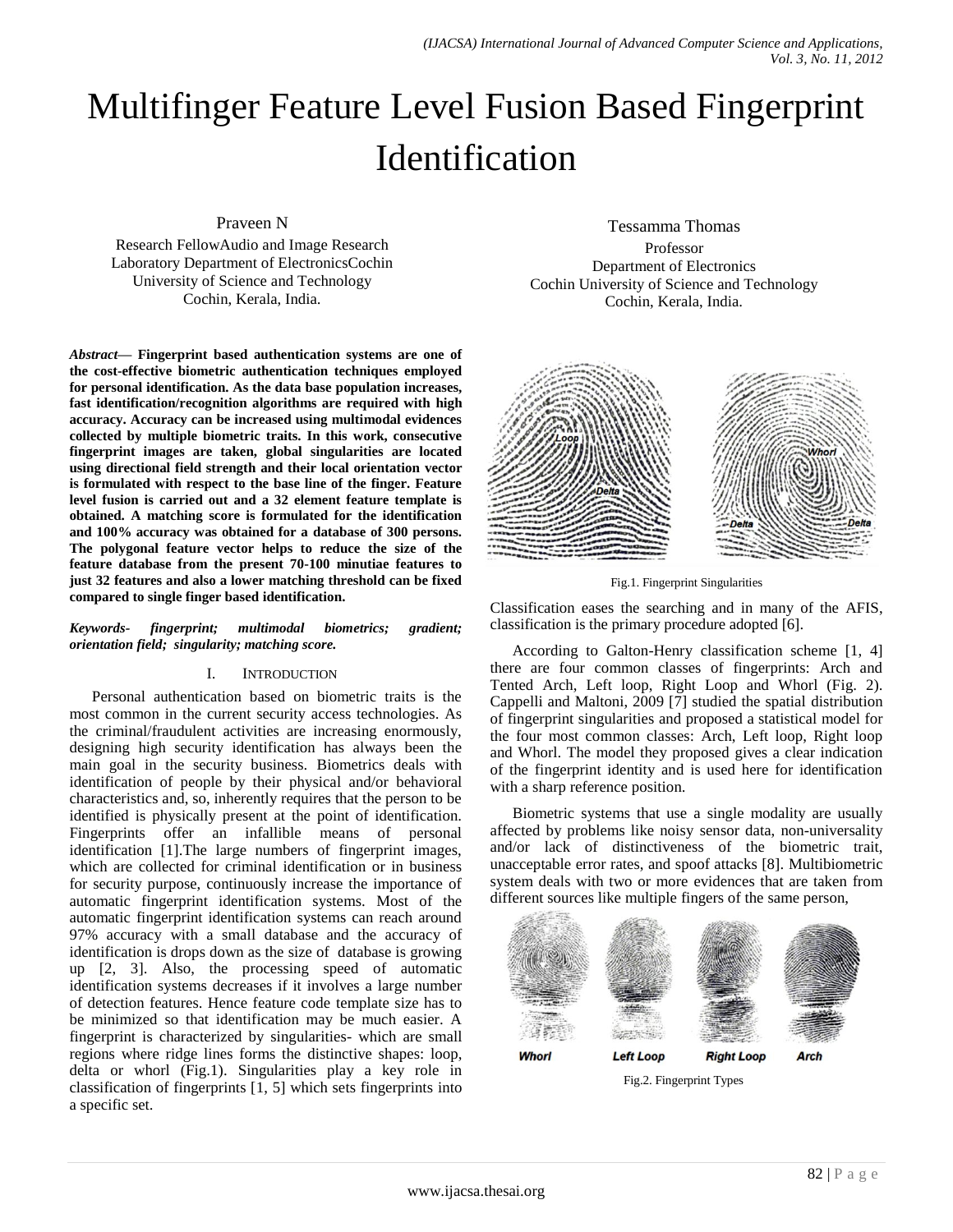

Fig.3. Information fusion

multiple samples of the same instances, multiple sensors for the same biometric, multiple algorithms for representation and matching of multiple traits [9]. Information fusion refers to the consolidating of information or evidences presented by multiple biometric sources [10, 11, 12].

## II. FUSION IN BIOMETRICS

Hall and Llinas[13], Ross and Jain[8] have divided information fusion into several categories: sensor level fusion, feature level fusion, score level fusion and decision level fusion. Based on this Sanderson and Paliwal[14] have classified information fusion into pre-mapping fusion, midstmapping fusion and post-mapping fusion [Fig. 3]. Premapping fusion refers to combining information before any use of classifiers or experts. In midst-mapping fusion, information is combined during mapping from sensordata/feature space into opinion/decision space and in post-mapping fusion, information is combined after the decisions of the classifiers have been obtained. Match score fusion based multibiometric algorithm have been developed by Ross and Jain, 2003[8], Frischholz and Dieckmann, 2000[15], Hong and Jain, 1998[16], Biguin et al., 1997[17], Wang et al., 2003[18], Kumar and Zhang, 2003[19]. Fusion at the match score, rank and decision level have been developed and studied extensively. Feature level fusion, however, is a relatively understudied problem [20].

In the present work, feature level fusion of feature vectors is done by concatenating individual feature vectors of consecutive fingers. Fingerprint baseline, which is defined as the line between the Distal and Intermediate Phalangeal join line is taken as the reference line [Fig. 4].This line is detected using correlation technique, singularities are detected using directional field strength and a polygon is formed with



#### Fig.4. Fingerprint Baseline

singularities and the baseline. For each finger, feature vector is computed as the distance, angle parameters and ridge counts which are concatenated to form the multifinger feature vector. Matching score is formulated to identify the fingerprint. FAR and FRR curves are plotted.

## III. DEFINITION OF THE NOVEL FINGERPRINT STRUCTURE AND FEATURE VECTOR FORMATION

In this work, fingerprint singularities are identified and a polygon is formed with the baseline [21] [Fig.5]. The polygon thus formed is invariant to rotation. Feature vector describing the polygon is defined as  $F = (d, \theta, A, T, r)^T$  where *d* is the distance metric,  $\theta$  is the angle metric, *A* is the area of the polygon, *T* is the type of the fingerprint/polygon and *r* is the ridge counts. The feature vector thus formed is a 16 element vector as:

$$
[d_{cc}, d_{cb}, d_{cdr}, d_{dbr}, d_{bb}, d_{dbl}, d_{cdl}, \theta_c, \theta_{dr}, \theta_{dl}, \theta_{cc}, A, T, r_{cd}, r_{cb}, r_{db}]^T
$$

where  $d_{cc}$ ,  $d_{cb}$ ... $d_{cdl}$  are the distance measures,  $\theta_c$ ,  $\theta_{dr}$ .. $\theta_{cc}$  are the convex angle metrics, *A* is the Area of the polygon formed and  $r_{cdb}$ ,  $r_{cb}$  &  $r_{db}$  are the ridge counts between core-delta, corebase and delta-base respectively. These are shown in fig.5. Following steps are carried out for constructing the fingerprint polygon:

#### *A. Directional Field Estimation and Strength*

Directional field shows the coarse structure or basic shape of a fingerprint [22] which gives the global information about a fingerprint image. It is defined as the local orientation of the ridge-valley structures.

By computing directional field, singularities can be efficiently located. Several methods have been adopted to estimate directional field. [23], [24], [25]. M. Kass and Witkin, [26] introduced the gradient based method and was adopted by fingerprint researchers [27, 28, 29, 30]. This method is  $\lceil \partial I(x, y) \rceil$  used in this work. The gradient  $\lfloor \frac{G_y(x, y)}{g} \rfloor$  vector  $[G_x(x, y) \ G_y(x, y)]^T$  is defined as:  $\overline{\phantom{a}}$  $\overline{\phantom{a}}$  $\overline{\phantom{a}}$  $\overline{\phantom{a}}$ 」  $\lceil \partial I(x, y) \rceil$  $\mathbf{I}$ Ŀ  $\int$  *aI*(*x*, *y*)  $\vert \cdot$ L ð, *x*  $\bigg= \nabla I(x, y) =$  $\overline{\phantom{a}}$ ŀ  $\begin{bmatrix} G_x(x, y) \\ G_y(x, y) \end{bmatrix} = \nabla I(x, y)$ *y y*  $\left|\nabla$ <sup>x(x, y)</sup>  $\left|\nabla$ *I*(x, y)  $\left|\nabla$  $(x, y)$ 

 (1) Where  $I(x, y)$  represents the gray-scale image. The directional field is perpendicular to the gradients. Gradients are orientations at pixel-scale whereas directional field describes orientation of ridge-valley structure.

An averaging operation is done on the gradients to obtain the directional field. Gradients cannot be averaged in the local neighborhood as opposite gradients will cancel each other. To solve this problem Kass and Witkin doubled the angle of the gradient vectors before averaging. Doubling makes opposite vectors points in the same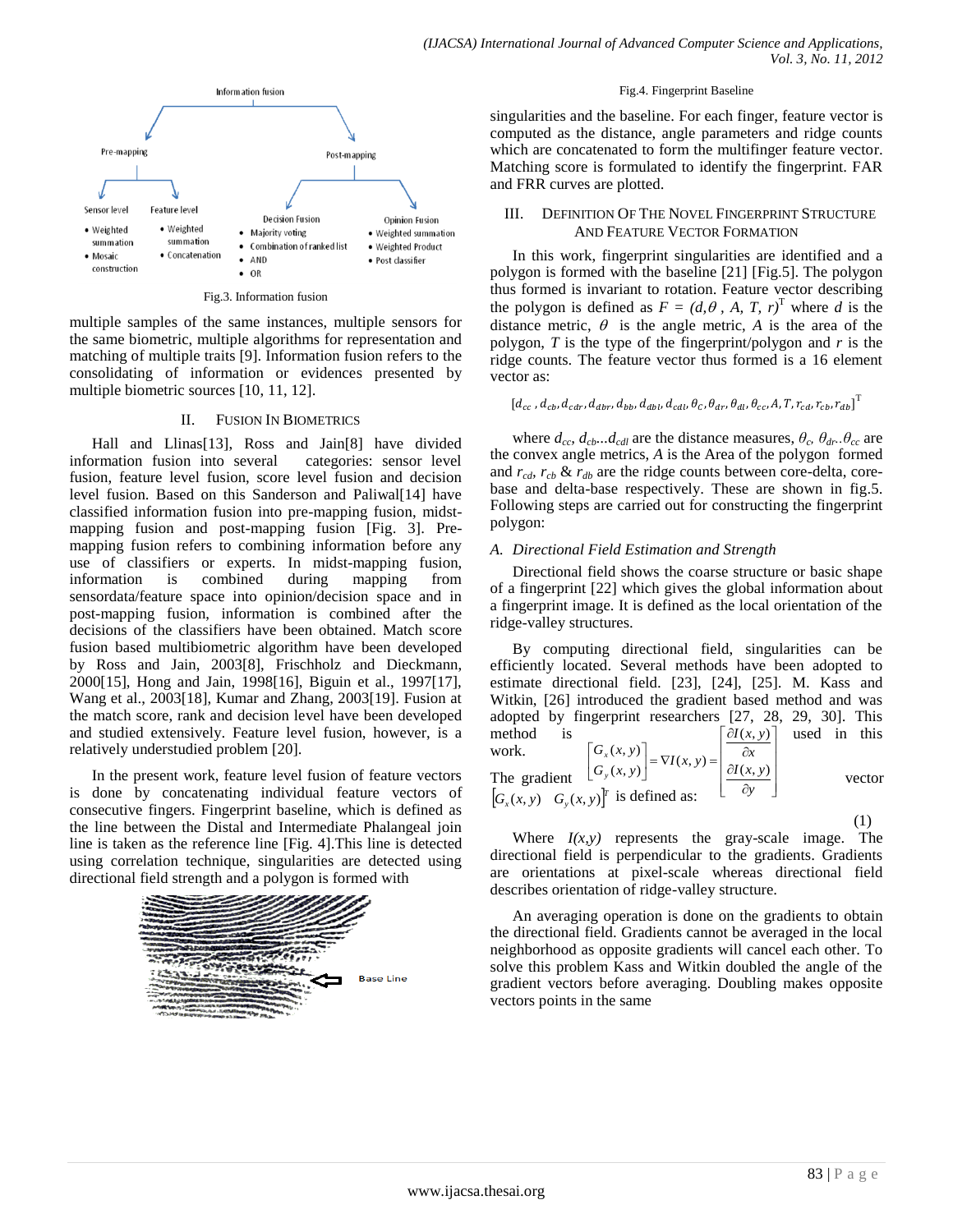

direction and will reinforce each other while perpendicular gradients will cancel each other. After averaging, the gradient vectors have to be converted back to their single-angle representation.

The gradient vectors are estimated first in Cartesian coordinate system and is given by  $[G_x, G_y]$ . For the purpose of doubling the angle and squaring the length, the gradient vector is converted to polar system, which is given by

$$
\left[\rho\varphi\right]^{\text{T}} \text{ where } -\frac{1}{2}\pi < \phi \le \frac{1}{2}\pi
$$
\n
$$
\left[\rho\right] = \left[\sqrt{G_x^2 + G_y^2}\right] \qquad (2)
$$

The gradient vector is converted back to its Cartesian as:

$$
\begin{bmatrix} G_x \\ G_y \end{bmatrix} = \begin{bmatrix} \rho \cos \varphi \\ \rho \sin \varphi \end{bmatrix}
$$
 (3)

The average squared gradient  $\begin{bmatrix} \overline{G_{s,x}} & \overline{G_{s,y}} \end{bmatrix}^T$  is given by

$$
\left[\frac{\overline{G_{s,x}}}{\overline{G_{s,y}}}\right] = \left[\frac{\sum_{W} G_x^2 - G_y^2}{\sum_{W} 2G_x G_y}\right] = \left[\frac{G_{xx} - G_{yy}}{2G_{xy}}\right]
$$
\n(4)

where

$$
G_{xx} = \sum_{w} G_{x}^{2}
$$
  
\n
$$
G_{yy} = \sum_{w} G_{y}^{2}
$$
  
\n
$$
G_{xy} = \sum_{w} G_{x} G_{y}
$$
  
\n(5)

are estimates for the variances and cross covariance of  $G<sub>x</sub>$  and  $G_y$ , averaged over the window *W*. The average gradient direction  $\phi$  is given by:

$$
\phi = \frac{1}{2} \angle (G_{xx} - G_{yy}, 2G_{xy})
$$
\n(6)

where  $\angle(x, y)$  is defined as:



Fig.6. Fingerprint and Directional Field

$$
\angle(x, y) = \begin{cases} \tan^{-1}(y/x) & x \ge 0 \\ \tan^{-1}(y/x) + \pi & \text{for } x < 0 \land y \ge 0 \\ \tan^{-1}(y/x) - \pi & x < 0 \land y < 0 \end{cases}
$$

Directional field image obtained is shown in Fig. 6.

## *B. Singularity Detection and Fingerprint Classification*

Singularities are the vertices of the fingerprint polygon. The most common method used forsingularity detection is by means of Poincaré index proposed by Kawogoe and Tojo, 1984[31].

Poincaré index is given by

$$
PP_{GC}(i,j) = \sum_{k=0...7} angle(d_k, d_{(k+1)mod8})
$$
 (7)

Where *G* is the field associated with the fingerprint orientation image, *D. C* is the closed path defined as an ordered sequence; *d* is the directional field of individual blocks around region of interest (Table 1).

TABLE 1. POINCARÉ INDEX COMPUTATION SCHEME

| $d_2$ | $d_3$ | $d_4$          |
|-------|-------|----------------|
| $d_1$ | [i,j] | d <sub>5</sub> |
| $d_0$ | $d_7$ | $d_6$          |

Poincaré index method cannot accurately detect the singular points for noisy or low quality fingerprints and for singular points in arch fingerprints and some of the tented arch fingerprints [32]. *Coherence*, which gives the strength of the orientation, measures how well all squared gradient vectors share the same orientation [26]. In this work, singularities are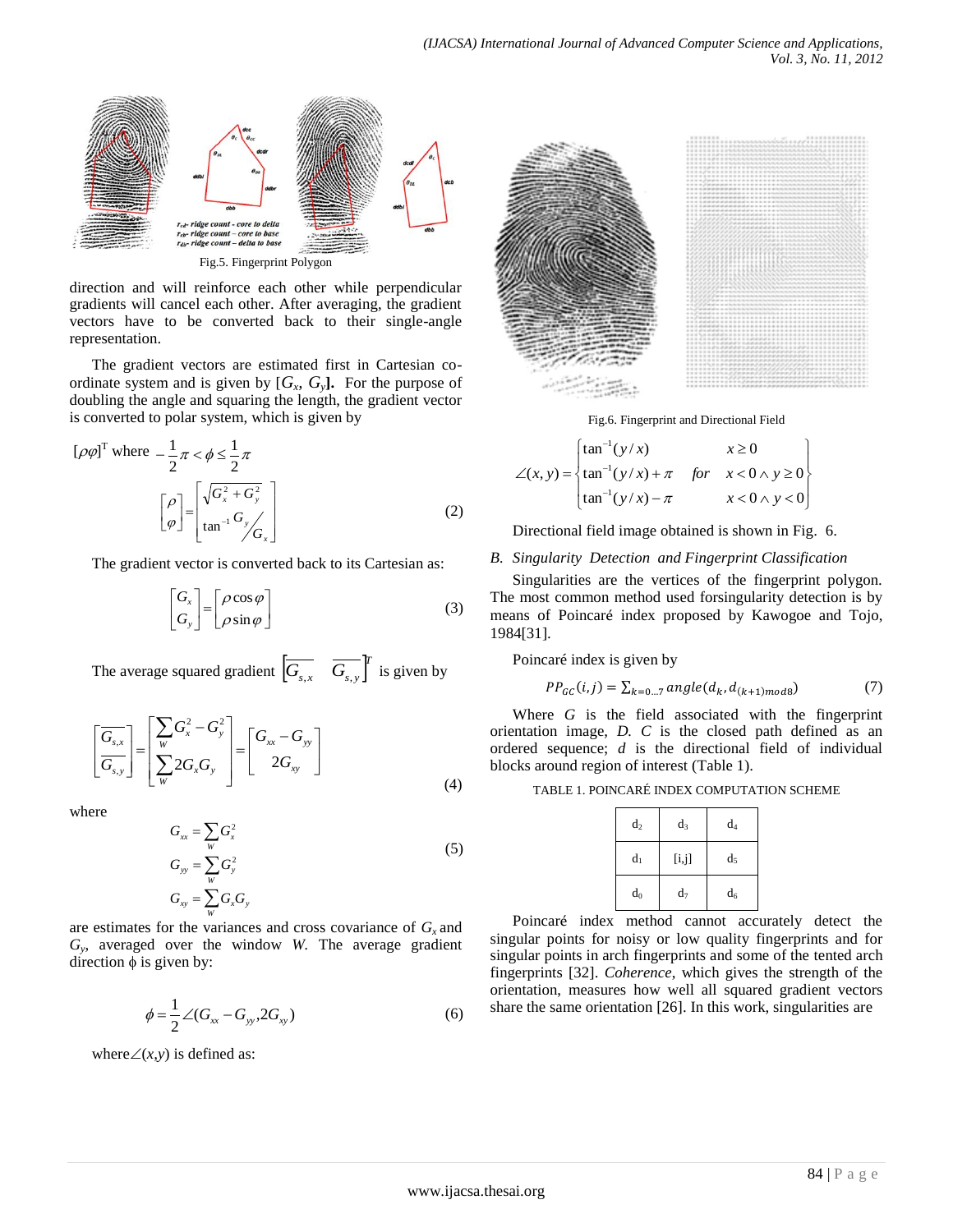

Fig.7. Fingerprints and Coherence Images

located using Coherence computed using squared gradients. The coherence of the squared gradients is given by:

$$
Coh = \frac{\left| \sum_{w} (G_{s,x}, G_{s,y}) \right|}{\sum_{w} |(G_{s,x}, G_{s,y})|}
$$
(8)

Fig.7 shows the coherence image formed with singularities clearly shown as dark spots. Depending on the relative position of the singularities, fingerprints are classified into seven types namely: Left Loop, Right Loop, Whorl without any Delta, Whorl with one Delta and whorl with two deltas, Arch and Tented Arch.

#### *C. Baseline detection and feature vector formation*

Majority of the fingerprint identification algorithms are based on minutiae and ridge features. In this work baseline is considered as the reference line for the fingerprint singularities. This line has to be detected accurately to form the fingerprint polygon. Hough Transform and other versions of Hough Transform based line identification are the most popular line identification technique used by image processing researchers [33], [34], [35]. Guru et al. [36] have proposed a PCA based method for line detection. In all the cases computational complexity is high. Also fingerprints are as such line patterns and hence identification of base line using Hough transform methods requires additional intelligence. In this work base line is detected using a correlation method as per the following steps [21]:

- 1. Since baseline falls in the lower portion of the fingerprint image, computation for line identification needs to be done only in the lower portion of fingerprint image and hence identification can be done below the centroid of the segmented fingerprint image.
- 2. Binary masks of sizes from 200 X 50 to 200 X 3 are defined. Mask of 200 X 50 is to detect most slanted base line (about  $23^{\degree}$ ) and  $200 \text{ X } 3$  is to detect a horizontal line. A portion of the mask of size 200 X 50 is shown in Fig.8.
- 3. Find the normalized cross-correlation peak between each masks and the fingerprint regions using  $S = M$

⊗ *F;* where *S* is the correlation peak, *M* and *F* are mask and fingerprint regions respectively.

4. If  $S \geq T$ , a threshold peak, presence of the base line is identified and the baseline is drawn with reference to the mask direction.

| $\bf{0}$ |   |   |   |   |   |   |   |   |   |   |   |   |   |   |   |   |   |   |   |   |   |
|----------|---|---|---|---|---|---|---|---|---|---|---|---|---|---|---|---|---|---|---|---|---|
| 0        |   |   |   |   |   |   |   |   |   |   |   |   |   | D |   |   |   |   | 0 | 0 |   |
|          |   |   |   | 0 | 0 | 0 | 0 | 0 | 0 |   | 0 | 0 |   | 0 |   | 0 | 0 | 0 | 0 | 0 |   |
|          |   |   |   |   |   |   |   |   |   |   |   |   |   | 0 |   |   |   |   |   |   |   |
|          |   |   |   |   |   |   |   |   |   |   |   |   |   | 0 |   | 0 |   |   | 0 | 0 |   |
| 0        |   |   |   |   |   |   |   |   |   |   |   |   |   |   |   |   |   |   |   | 0 |   |
| 0        | 0 | 0 |   |   |   |   |   |   |   |   |   |   |   |   |   |   |   |   |   |   |   |
| 0        | 0 | 0 | 0 | 0 | 0 | 0 | 0 | 0 | O | 0 | 0 | U |   |   |   |   |   |   |   |   |   |
| 0        | 0 | 0 | 0 | 0 | 0 | 0 | 0 | O | 0 | U | O | 0 |   | 0 | 0 | 0 | 0 |   |   |   |   |
| 0        | 0 | 0 | 0 | 0 | 0 | 0 | 0 | 0 | 0 | 0 | 0 | 0 | O | 0 |   | 0 | 0 | 0 | 0 | 0 | 0 |
| 0        | 0 | 0 | 0 |   |   |   |   |   | 0 |   |   |   |   | 0 |   |   |   |   | 0 |   |   |

#### Fig.8. Baseline detection mask

Fig.9 shows the fingerprint base line detected for various image orientations. A polygon is formed from the finger baseline and the singularities and the angle and distance features are evaluated from this polygon. The ridge counts are obtained by counting the number of intensity minima between the desired singularities in the polygon.

#### IV. MULTIFINGER FEATURE SELECTION

Let *X* = { $x_1, x_2, \ldots, x_m$ } and *Y* = { $y_1, y_2, \ldots, y_n$ } denotes the 16 element feature vectors ( $x \in R^m$ ) and ( $y \in R^n$ ) of the two fingers. The feature vectors of the combined fingers is defined as  $Z = X \cup Y$ . In this case feature normalisation is not required as the features are from same modality and are homogeneous. Thus a 32 element feature vector is formed.

#### V. MATCH SCORE GENERATION

Matching gives a numerical score which shows how much the input image (I) matches with the existing fingerprint template (T). Any fingerprint algorithm compares two given fingerprints and returns either a degree of similarity or a binary decision. The matching score which is a number in the range 0 to 1 is calculated as the ratio of the number of matched features to the total number of features. In this work we have formulated a simple matching score based on the Euclidean distance. The steps for computing the matching score are:



Fig. 9. Baseline detected

1. Find the Euclidean distances between the distance features and angles corresponding to input image *I* and query template *T*.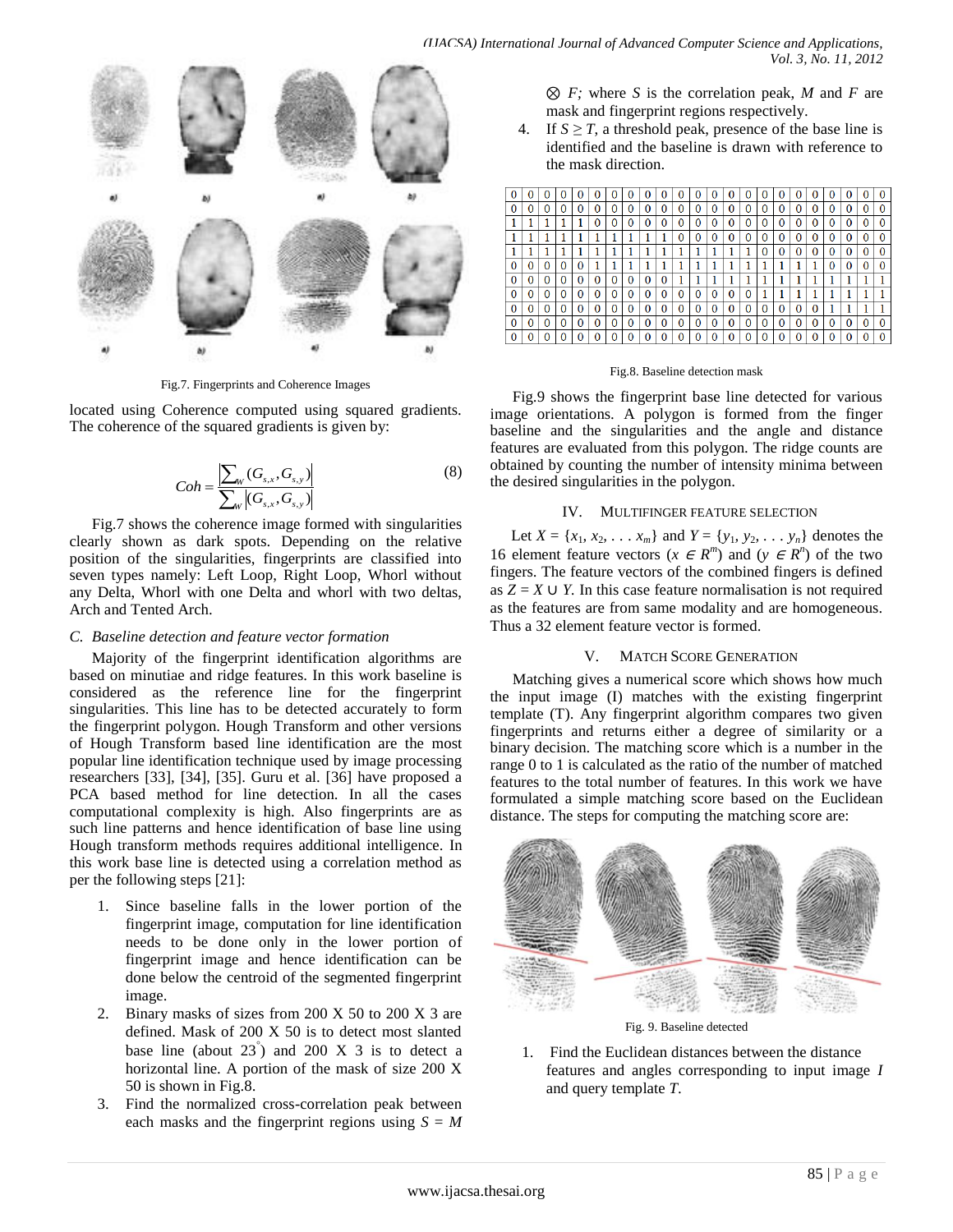2. Compute matching score,

$$
M = \begin{cases} \frac{Th - \sum_{n=1}^{N} |I_n - F_n| * w_n}{Th} & \text{if } \sum_{n=1}^{N} |F_n - F_n| * w_n < Th\\ 0 & \text{otherwise} \end{cases}
$$

*Th* is the Threshold value assigned,  $w_n$  is the weight,  $I_n$  and  $F_n$  are the Input image and Template metrics,  $N$  is the feature vector length.

- 3. If  $M \leq Th$ , fingerprint matches, where  $0 \leq Th \leq I$ .
	- VI. IMPLEMENTATION OF THE ALGORITHM

## *A. Database used*

In our work consecutive fingerprint images (forefinger and middle finger) have been acquired using a fingerprint scanner with 500 dpi resolution and image size of 600 X 600 pixels. Fingerprint samples of about 300 persons were collected and features were extracted and stored.

## *B. Implementation*

Individual fingerprints are segmented to detect the baseline and to generate the feature vectors. Baseline is captured clearly for individual fingerprints and the polygon is drawn for whorl, left loop, right loop and arch classes of the input images and the features from the polygon are evaluated. Classification of fingerprints is done for each fingerprint as per the classification scheme and the templates are formed and stored [Table 2].

## *C. Results and Discussion*

About 300 fingerprint pairs were taken and the features were extracted and stored as template data. Another sample set of 300 fingerprint pairs of same persons were taken as test set. Match score has been calculated for each fingerprint in the test set with the template. Box plot, which is a statistical plot of the score distribution, is shown in fig.10. A genuine fingerprint is one which is supposed to match with the same fingerprint template in the template data. The genuine distribution shows a median of about 0.92 and the whiskers ranging between 0.72 to 1. An imposter in one whose fingerprint does not matches with the template data. The imposter distribution shows a median of 0.56 with the whiskers ranging between 0 and 0.71. Hence fixing a matching score threshold between 0.72 and 0.71 can identify all the fingerprints with 100% accuracy. The Receiver Operator Characteristics (ROC) graph is shown in fig.11. The False Acceptance Rate(FAR) is a measure of how many imposter users are falsely accepted into the system as "genuine" users is plotted by varying the threshold from 0 to 1. The False Rejection Rate (FRR) is a measure of how many genuine users are falsely rejected by the system as "imposters" is also calculated for various thresholds and is plotted. The Equal Error Rate (EER) is defined as the condition at which FAR=FRR as in Figure 11, is approximately equal to zero at a threshold of  $Th = 0.715$ . For this threshold, fingerprints are identified with 100% accuracy. Fig.12 shows the ROC correspond to single finger based identification hich shows a high threshold can only identify the fingerprint with 100 % accuracy.

| TABLE 2. FINGERPRINT TEMPLATE |
|-------------------------------|
|                               |

| $d_{cc}$ | $d_{cb}$ | $d_{cdr}$ | $d_{\textit{dbr}}$ | $d_{bb}$ | $d_{dbl}$ | $d_{cdl}$ | $\theta_{\rm C}$ | $\theta_{\!DR}$ | $\theta_{\!\scriptscriptstyle D L}$ | $\bm{\theta}_{\!CC}$ | $\boldsymbol{A}$ | $\boldsymbol{T}$ | $r_{cd}$ | $r_{cb}$ | $r_{db}$ |
|----------|----------|-----------|--------------------|----------|-----------|-----------|------------------|-----------------|-------------------------------------|----------------------|------------------|------------------|----------|----------|----------|
| 0.00     | 234.47   | 0.00      | 0.00               | 110.74   | 181.77    | 122.70    | 60.13            | 0.00            | 119.88                              | 0.00                 | 23049.00         | $\overline{2}$   | 10.67    | 18.67    | 15.33    |
| 0.00     | 219.56   | 0.00      | 0.00               | 86.41    | 151.14    | 110.49    | 44.77            | 0.00            | 135.18                              | 0.00                 | 16055.00         | $\mathfrak{2}$   | 11.00    | 21.00    | 13.33    |
| 0.00     | 258.32   | 0.00      | 0.00               | 141.61   | 144.20    | 179.13    | 50.25            | 0.00            | 129.55                              | 0.00                 | 27670.75         | 2                | 17.50    | 16.75    | 10.50    |
| 0.00     | 256.01   | 181.95    | 120.13             | 121.06   | 0.00      | 0.00      | 41.82            | 138.10          | 0.00                                | 0.00                 | 22805.50         |                  | 13.67    | 15.17    | 8.33     |
| 0.00     | 252.18   | 0.00      | 0.00               | 109.93   | 142.25    | 155.49    | 44.95            | 0.00            | 135.15                              | 0.00                 | 21605.67         | $\overline{2}$   | 13.33    | 21.50    | 14.50    |
| 0.00     | 237.91   | 0.00      | 0.00               | 12.02    | 187.32    | 52.30     | 13.33            | 0.00            | 166.66                              | 0.00                 | 2567.25          | $\overline{2}$   | 3.00     | 15.50    | 14.75    |
| 0.00     | 253.24   | 0.00      | 0.00               | 44.01    | 218.95    | 56.31     | 52.07            | 0.00            | 127.82                              | 0.00                 | 10451.00         | $\overline{2}$   | 7.00     | 20.00    | 16.50    |
| 0.00     | 317.00   | 0.00      | 0.00               | 152.00   | 124.00    | 245.67    | 17.12            | 0.00            | 162.88                              | 0.00                 | 33516.00         | 2                | 17.00    | 18.00    | 6.00     |
| 0.00     | 250.12   | 0.00      | 0.00               | 101.24   | 174.45    | 126.45    | 47.78            | 0.00            | 132.20                              | 0.00                 | 21503.25         | $\overline{2}$   | 11.00    | 20.75    | 14.00    |
| 0.00     | 231.18   | 0.00      | 0.00               | 43.44    | 172.38    | 73.14     | 36.61            | 0.00            | 143.34                              | 0.00                 | 8782.83          | $\overline{2}$   | 5.00     | 21.50    | 16.00    |
| 0.00     | 281.00   | 0.00      | 0.00               | 125.00   | 105.00    | 193.72    | 21.79            | 0.00            | 158.21                              | 0.00                 | 25875.00         | $\mathfrak{2}$   | 16.00    | 21.50    | 9.00     |
| 0.00     | 271.20   | 0.00      | 0.00               | 124.81   | 103.71    | 197.70    | 29.88            | 0.00            | 150.28                              | 0.00                 | 24235.75         | $\overline{2}$   | 16.00    | 17.50    | 9.25     |
| 0.00     | 297.74   | 182.66    | 129.60             | 71.56    | 0.00      | 0.00      | 23.05            | 156.96          | 0.00                                | 0.00                 | 15289.25         |                  | 15.00    | 20.50    | 8.00     |
| 0.00     | 230.95   | 158.13    | 121.03             | 113.58   | 0.00      | 0.00      | 45.92            | 134.14          | 0.00                                | 0.00                 | 19952.33         |                  | 13.67    | 17.00    | 9.33     |
| 0.00     | 249.02   | 102.70    | 171.14             | 66.85    | 0.00      | 0.00      | 37.23            | 142.76          | 0.00                                | 0.00                 | 14043.33         |                  | 8.33     | 18.17    | 12.17    |
| 0.00     | 233.79   | 91.84     | 184.95             | 77.24    | 0.00      | 0.00      | 55.65            | 124.32          | 0.00                                | 0.00                 | 16181.00         |                  | 10.33    | 23.33    | 14.00    |
| 163.77   | 129.25   | 221.05    | 114.21             | 101.18   | 0.00      | 0.00      | 168.02           | 142.36          | 0.00                                | 154.31               | 20160.00         | 5                | 12.00    | 14.00    | 16.00    |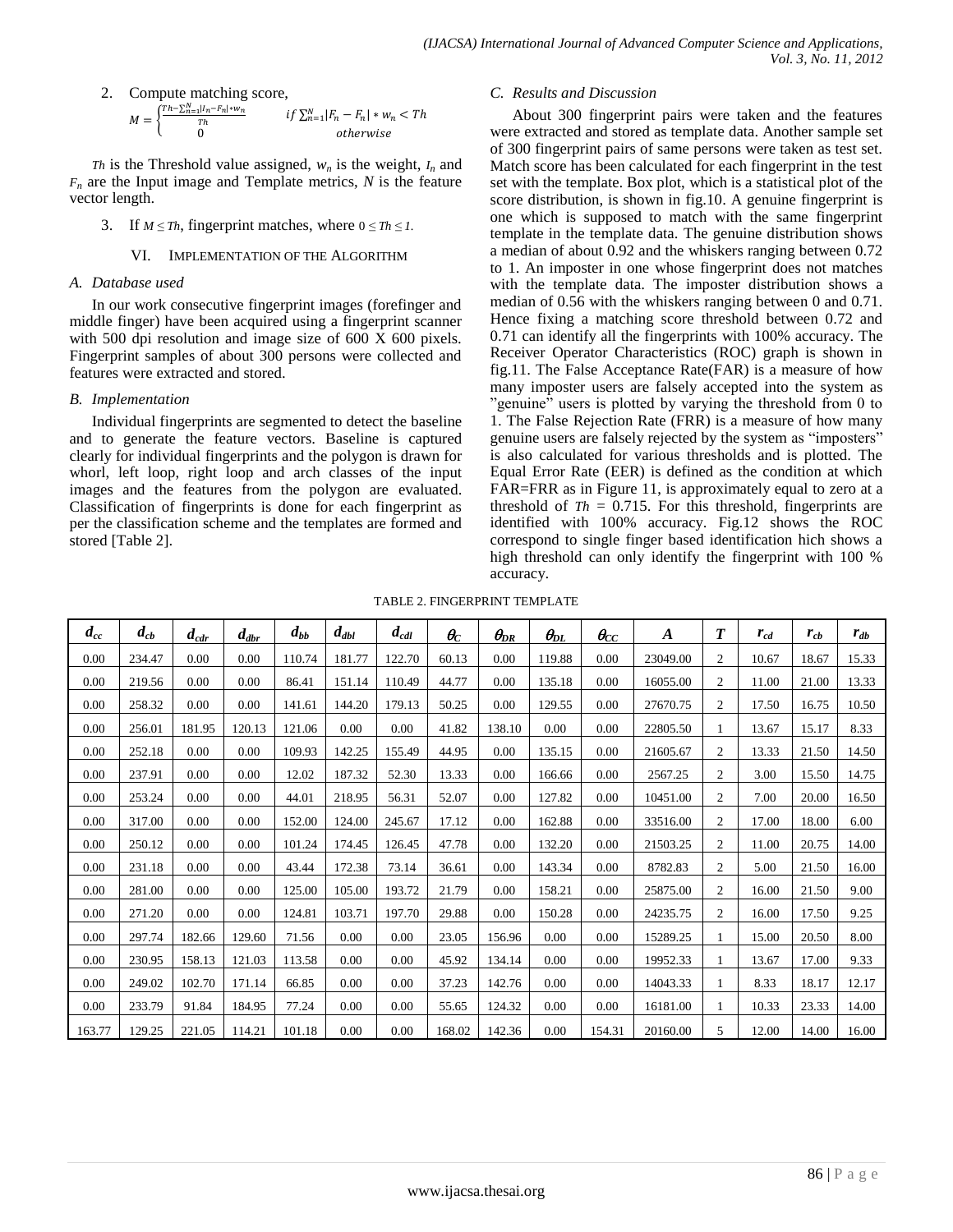

.

Fig.10. Score Distribution – Multifinger



Fig.11. FAR-FRR Graph- Multifinger



Fig.12 FAR-FRR Graph- Single finger based

#### VII. CONCLUSION

Multifinger fusion based fingerprint identification is presented here. Singularities of consecutive individual fingerprints were found out using coherence computed via directional field strength. Fingerprint polygon was constructed for each fingerprints with the baseline detected and feature vectors were concatenated to form a 32 element vector. A distance based matching score was formulated and was tested with an accuracy of 100% detection for a database of 300 candidates.

#### **REFERENCES**

- [1] David Maltoni, Dario Maio, Anil K Jain, Salil Prabhakar, Handbook of fingerprint recognition, 2nd Ed. Springer, 2005.
- [2] A.K. Jain, L. Hong and R. Bolle, "On-line fngerprint verification", IEEE Trans. Pattern Anal. Mach Intell. 19 4 (1997), pp. 302-314.
- [3] A.K. Jain, S. Prabhakar and S. Pankanti, "Filterbank-based fingerprint matching", IEEE Trans. Image Process. 9 5 (2000), pp. 846-859.
- [4] Nalini Ratha, Ruud Bolle Editors, Automatic Fingerprint Recognition Systems, Springer, 2003.
- [5] R. Cappelli and D. Maio, "The state of the Art in Fingerprint Classification", Automatic Fingerprint Recognition Systems, N. Ratha and R. Bolle, eds., Springer, 2004.
- [6] R. Cappelli, D. Maio and D. Maltoni, "Indexing Fingerprint Databases for Efficient 1: N Matching", Proc. Sixth International Conf. Control, Automation, Robotics and Vision, Dec. 2000.
- [7] Raffaele Cappelli and Davide Maltoni, "On the Spatial Distribution of Fingerprint Singularities", IEEE Transactions on Pattern Analysis and Machine Intelligence, Vol 31, No. 4, April 2009 pp- 742-748.
- [8] A Ross, A Jain, "Information fusion in biometrics", Pattern Recogn. Lett. 24 (2003)2115-2125
- [9] Jain A K, Nandakumar K, and Ross A, "Score Normalization in Multimodal Biometric Systems", Pattern Recognition, 38(12), 2270- 2285
- [10] Arun A Ross, Karthik Nandakumar, Anil K Jain, Handbook of Multibiometrics, Springer, 2006.
- [11] Biometrics in the Age of Heightened Security and Privacy. Available at http : /[/ www.itl.nist.gov/div895/isis/bc/bc2001/](http://www.itl.nist.gov/div895/isis/bc/bc2001/) EDIT FINAL DR.ATTICK.pdf
- [12] Most M, "Battle of Biometrics", Digital ID World Magazine, 2003, Pages 16-18.
- [13] D L Hall, J Llinas, "Multisensor data fusion", D L Hall, J Llinas (Eds.), Handbook of Multisensor Data Fusion, CRC Press, 2001, pp 1-10.
- [14] C. Sanderson, K.K. Paliwal, "Identity Verification Using Speech and Face Information", Digital Signal Processing, Vol. 14, No. 5, 2004, pp. 449-480.
- [15] R Frischholz and U Dieckmann, Biod: "A multimodal biometric identification system", IEEE Computer, 33(2), pp 64-68, 2000.
- [16] L Hong and A K Jain, "Integrating faces and fingerprints for personal identification", IEEE Trans. on Pattern Analysis and Machine Intelligence 20(12), p 1295-1307, 1998.
- [17] E Bigun, J Bigun, B Due and S Fischer, "Expert conciliation for multi modal person authentication by Bayesian statistics", Proc. of Int'l Conf. on Audio and Video based Person Authentication, pp 311-318, 1997.
- [18] Y.Wang, T Tan and A. K. Jain, "Combining face and iris biometrics for identitiy verification", Proc. of Int'l Conf. on Audio and Video based Person Authentication, pp 805-813, 2003.
- [19] A Kumar and D Zhang, "Integrating palmprint with face for user authentication", Workshop on Multi Modal User Authentication (MMUA), pp 107-112, 2003.